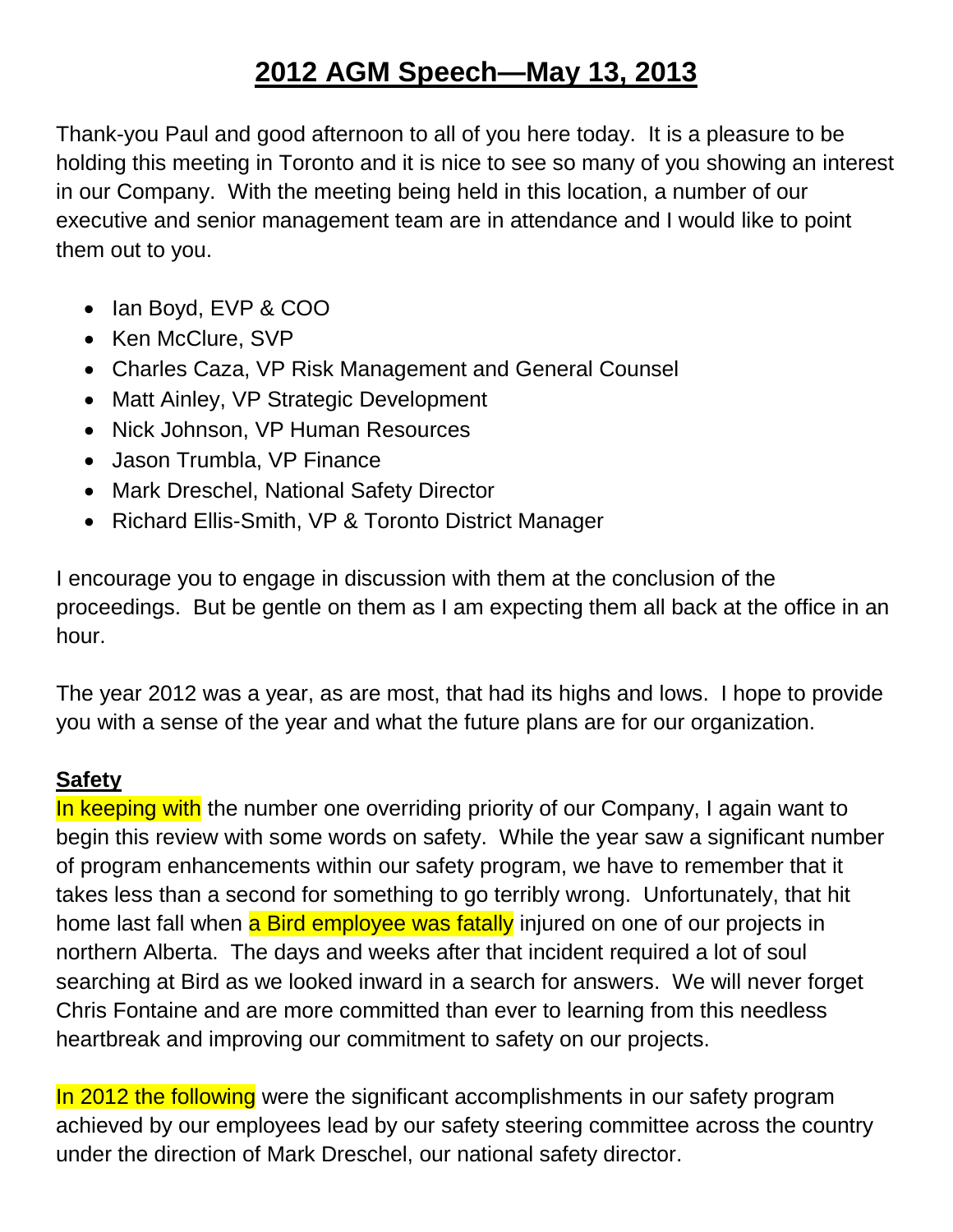- We put safety as the number one objective of our five year strategic plan above all economic measures last April (this is contrary to most other plans that put financial metrics first).
- Enhanced application of our field level hazard assessment, which forms the basic building block of hazard awareness on our project sites in order to keep all workers safe.
- Completed a re-write of our corporate safety manual and accompanying safety handbook for our field staff, with improved roles and procedures to promote leading safety performance.
- Initiated a national safety day in conjunction with North American Occupational Safety and Health Week, which was held last week. On this day, we shut down all our project sites and take time to re-focus on the safety of our workers for the good of our industry and more importantly, our employees and their families.

With these achievements and our full commitment to safety from the executive office to the front line workers, we are committed to continuous improvement with respect to safety at Bird.

## **People**

With the strategic initiatives being executed across the Company, our employee base continued to grow, both in the office and the field. As at year end 2012, the number of full time employees totaled approximately 800, an increase of about 20% from a year earlier. The total employee count, including our field staff peaked at the 2200 mark during the year when our construction projects were in full swing. We will continue to develop our human resource programs under the direction of Nick Johnson, VP of HR, as we strive to be the construction employer of choice in this very competitive industry.

There were a number of events during the year to celebrate the careers of the employees that successfully execute the work of the organization and to ensure that we are able to attract and retain the best staff in the marketplace. These included the following:

• We inducted four new members into the 25 Year Club, recognizing these employees' significant contributions to the Company's success. Richard Bird, the second director to join the group, accompanied Randy Toronchuk, Lino Rodrigues and Karen Henning of our Edmonton district, bringing the total number of members in the club to 175 since its inception in 1956. Next month, Mark McLaren will become the  $176<sup>th</sup>$  inductee in the club.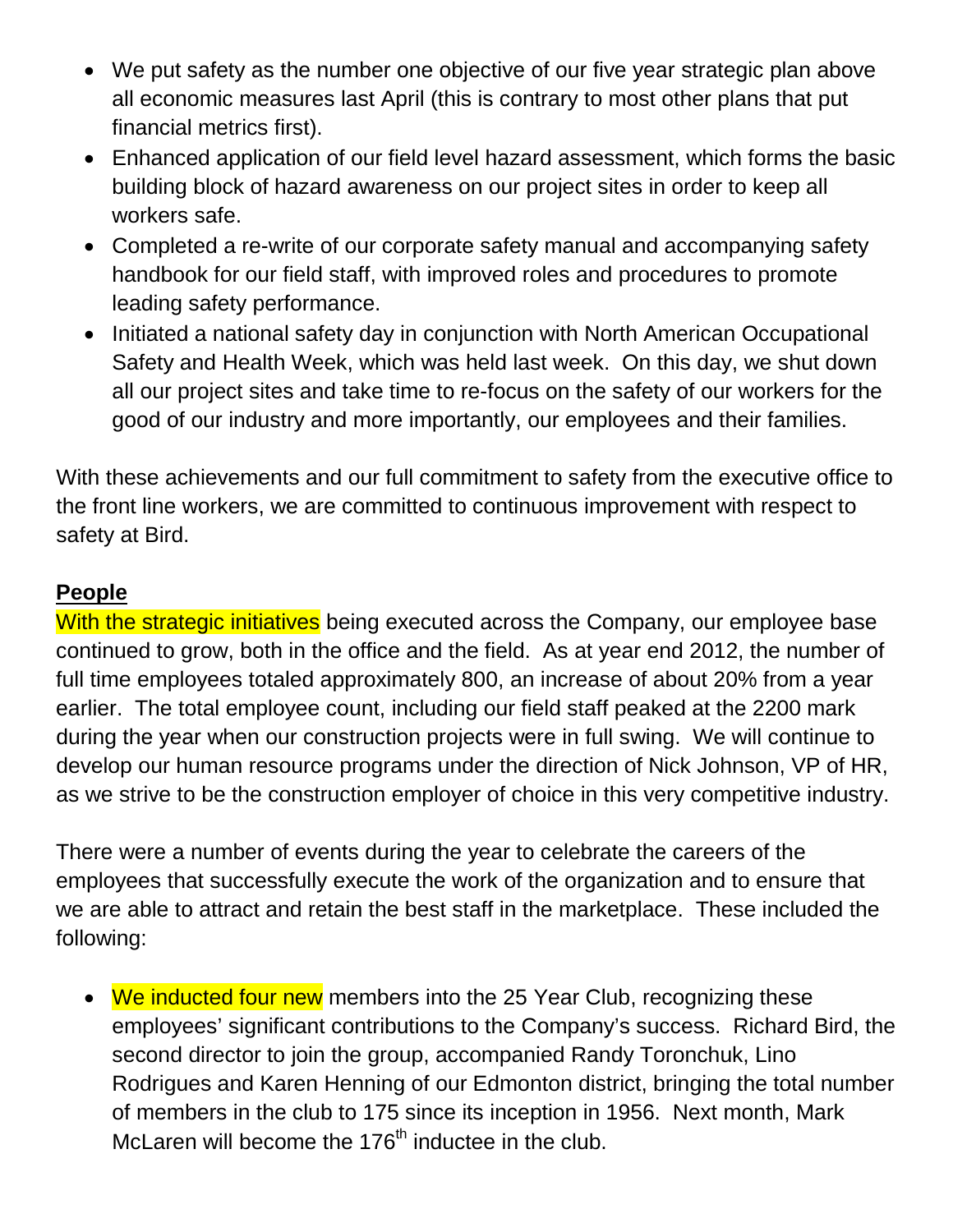- Last fall, Don Eckstein of our Calgary office retired after 50 remarkable years of service over six decades. I know, you are doing the math and wondering what happened. Well, we don't have long as there are drinks and food to get to, but for the record, it was Don's third retirement party. Don was a remarkable individual and will be sorely missed in the organization. He joins Richard Turchinetz as the only two employees to mark 50 years of service at Bird.
- As the Company continues to grow and the construction industry evolves, we have continued to add capacity to our corporate office. New additions include Matt Ainley responsible for corporate strategic initiatives and Nick Johnson in human resources. These senior announcements were supplemented by additions in human resources, risk management, marketing, building information modeling and general support services, all to enhance the services we can offer our valuable clients.
- To add even further capacity at the executive level of the organization, just last week, it was announced that Ian Boyd will be relocating to the corporate offices in the role of executive vice president and COO. We look forward to Ian's contribution as the Company continues on its growth trajectory.
- To accommodate this growth and to improve the image of Bird as a leading Canadian contractor, the corporate and Toronto district offices relocated into new offices at 5700 Explorer Drive this past winter. If you get the opportunity, I encourage you to check out our new premises. A reception will be held to introduce our colleagues to this location later this year.
- The Company's training and development programs continue unabated to provide our employees with the best tools available to do their jobs successfully for our clients. The pinnacle of these programs, the Bird Leadership Academy, graduated another class of 25 committed employees this past January. The response to the Academy has been overwhelming in terms of participant satisfaction and demand for continuing sessions. Last week, the third class of participants started their journey through the year-long program.
- In order to remain in touch with our employees and to get valuable feedback from them about their relationship with the Company, we conducted an employee engagement survey last year. The results were very positive and reflected an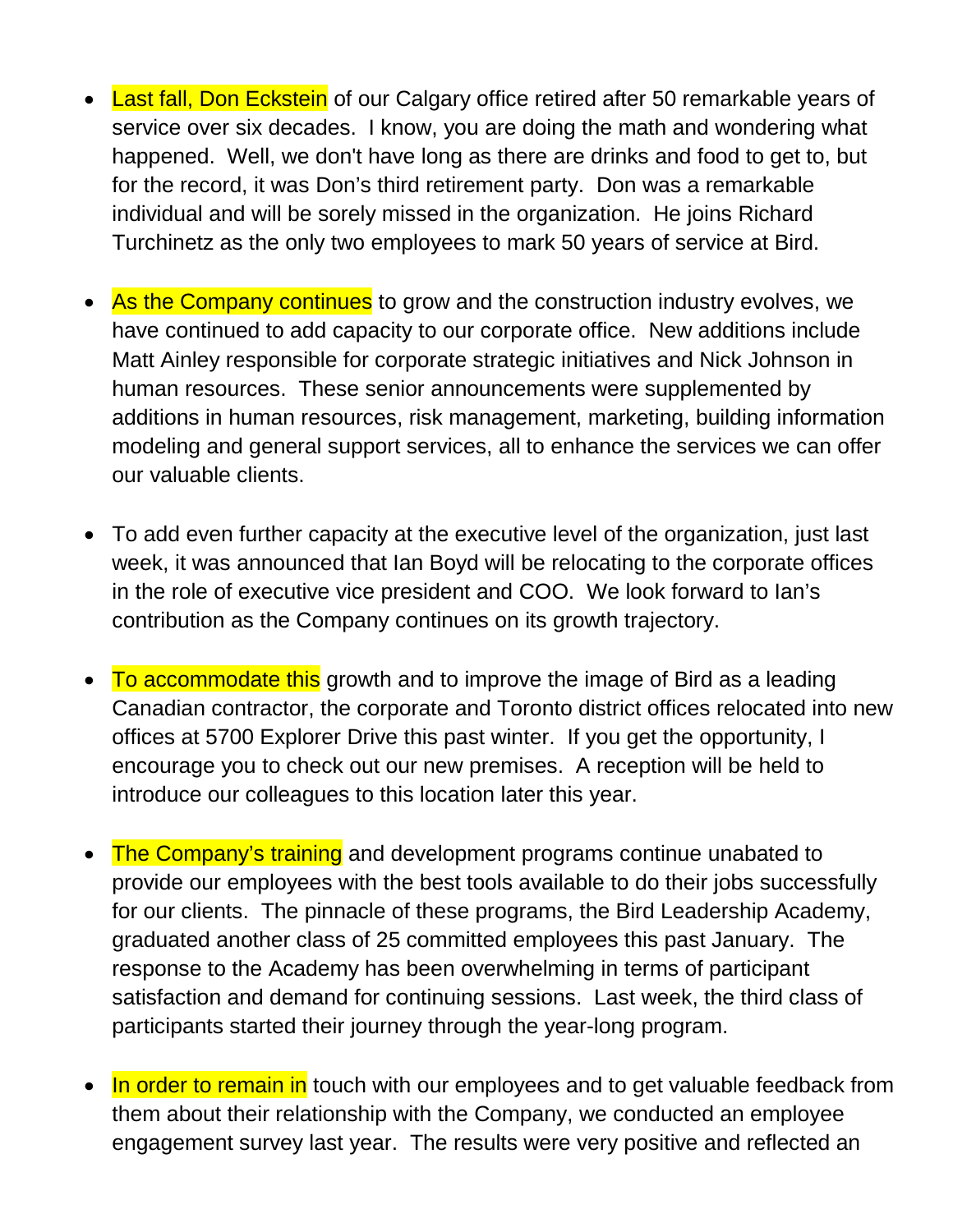engagement level that was 20 to 50% above engagement levels at similar organizations depending on the result being measured. There was important feedback obtained from the employees that will form the basis for enhanced HR programs in the future as we continue to build our firm.

We have plans for growth on which success will be measured by the engagement of our employees to achieve the goals that the organization sets for itself. To ensure that the employees are dedicated to the objectives we establish, it is important that we keep providing leading edge development programs that allow our staff to sharpen their skills in order to remain current with the challenges commonplace in the construction market today. I am confident that our HR team will be successful in this regard, providing the tools that our teams need to bring long term success for our shareholders.

### **Projects**

In Bird terminology, the word "projects" not only obviously refers to our construction program in the field, but also to the many ventures that our non-front line construction staff have ongoing to support our construction efforts.

In this regard, the most important project that was undertaken by the Company in 2012 was the development of our new five year strategic plan, coined as SP3. SP3 stands for safety, people, projects, profit. It is our strong belief that if we can provide safe workplaces, get the best people supported by our HR programs that I just outlined, target and execute the most important projects for the organization (construction and otherwise as just mentioned), that the profits will be produced that exceed our shareholders' expectations over the long run. Hence SP3, Safety, People, Projects, Profit was the catch phrase for our employees to grasp onto in the ongoing execution of their assignments for the Company. SP3 has five year targets incorporated into the plan that will take us to 2017 and was rolled out last May. SP3 will form the backbone of our daily focus within the Company over this time period.

Some of the other projects that were undertaken within the Company last year were as follows:

• The Company developed a new edgy and dynamic website that targets the two most important constituents for our business—prospective clients and future employees. If you haven't already seen it, I invite you to visit **bird.ca** when you get a chance to check out our new offering. This leading edge website is full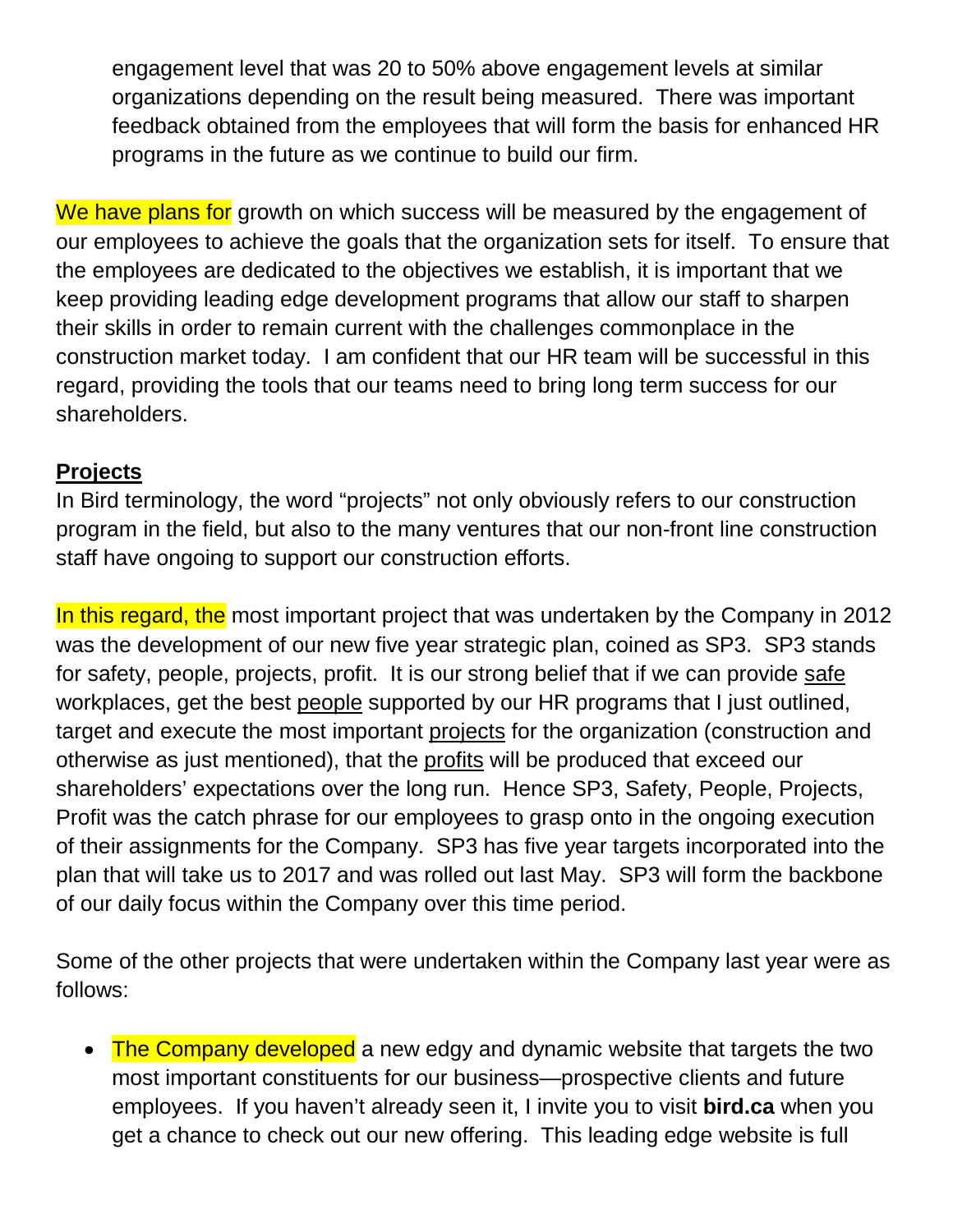information delivered in smooth multimedia style without the concentration of minute print that takes a magnifying glass to read. For investors, a significantly enhanced investor section provides all the meaningful information that you require in order to either keep up with the times at Bird or to conduct research if you are considering an investment in the Company.

- In conjunction with the release of our new website, a new corporate tagline was developed that will be used in our marketing materials for the foreseeable future. **Built by Bird** has a wide range of applications that projects the confidence and satisfaction that many stakeholders of the Company should be proud of. Whether you are an employee that wants a satisfying career built by Bird, a client that requires a challenging project built by Bird, or most importantly to this crowd, a growing investment built by Bird, you can be sure that the Bird team will be able to satisfy your needs. Built by Bird...the seal of approval within the construction industry.
- Last year, we mentioned the acquisition of H.J. O'Connell as a significant strategic move made by the Company to ensure that we are positioned to take advantage of the construction opportunities offered in the Canadian market place. We are pleased to say at this time that this transaction has produced results in excess of management expectations in the year and four months that they have been in the Bird family. O'Connell have a number of interesting opportunities in the near term that we believe will allow them to continue to play an important role in the ongoing success of Bird.
- More recently, we have completed our third acquisition, that of Nason Contracting in Alberta. Nason brings a different dynamic to Bird's industrial offerings which we believe will have long term strategic importance to the services we are able to engage in throughout western Canada. We are excited about the possibilities that Nason has in front of it as part of the Bird organization and will be taking steps to utilize the Bird model for business within Nason as we grow our newest subsidiary.
- As we are a construction company, I thought you might be interested in some of the challenging projects that we have either completed or have underway throughout the country.
	- o HJO... Long Harbour Vale Nickel Processing Plant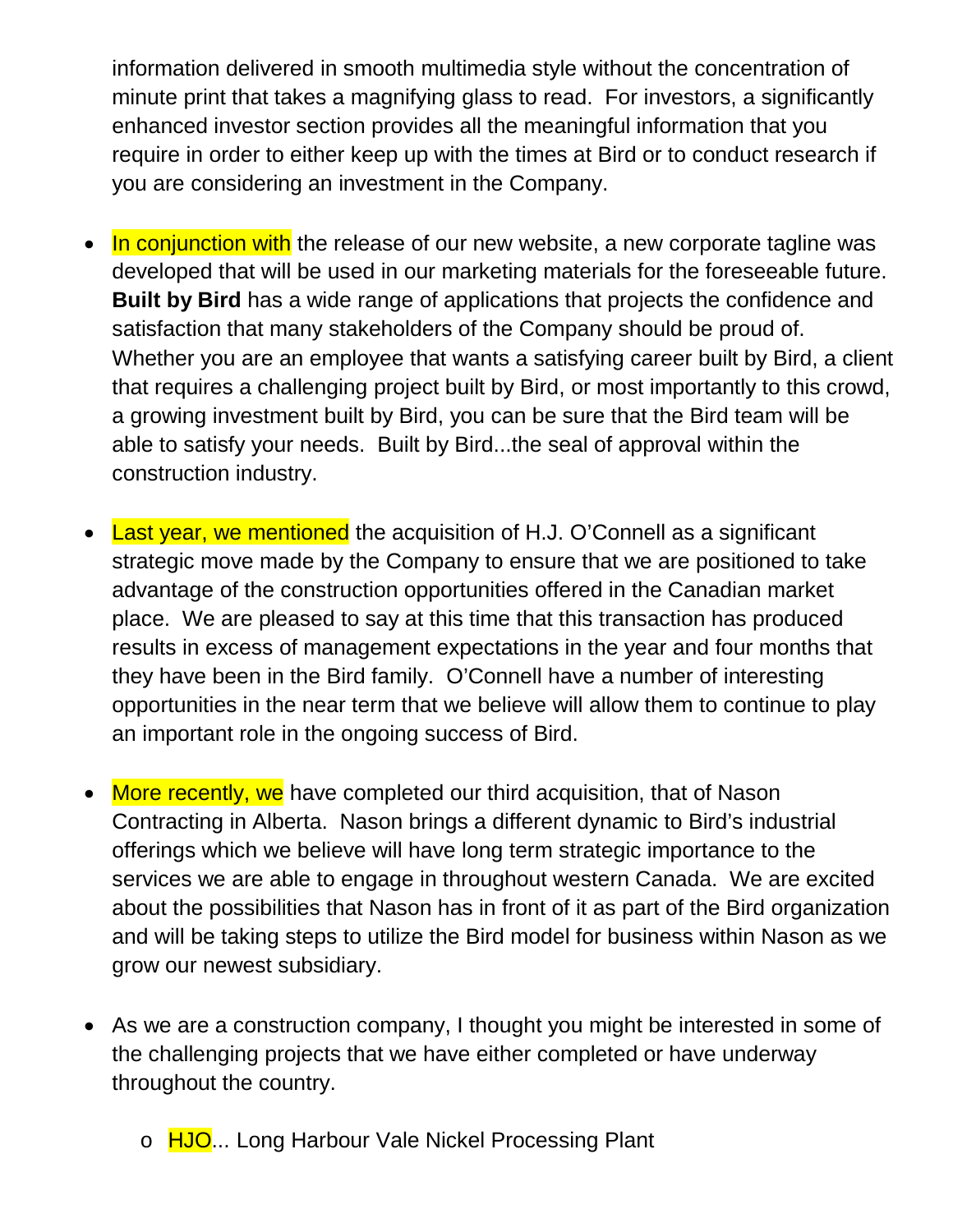- o **HAL... Citadel Hotel Towers**
- o STJ... Restigouche Health Centre
- o **TOR**...Maple Leaf Foods meat processing plant
- o WPG...Canad Inns HSC
- o CGY...Emergency Operations Center
- o **EDM...Cenovus FCCL Foundations**
- o **VCR**...RCMP E Division Headquarters

### **Profits**

Finally, as our strategic plan SP3 denotes, here are the numbers for 2012 with comparisons for 2011.

- Revenue
	- o Record revenue surpassing former mark of \$1.08B in 2008
	- o Q4 first time in excess of \$400M
- Profit before taxes
	- o Record amount
	- o Improvement over 2011 with O'Connell results for full 12 months
- Net income
	- o Second highest on face of results, but when you exclude the one-time tax recovery from 2008 results, last year was a record performing year
	- o Improvement over 2011 with O'Connell results for full 12 months and increased margins from traditional Bird operations
- Adjusted net income
	- o Non GAAP measure to remove the effect of the accounting charges primarily related to the O'Connell transaction
- Working capital
	- o Increased in round numbers by net income less dividends paid out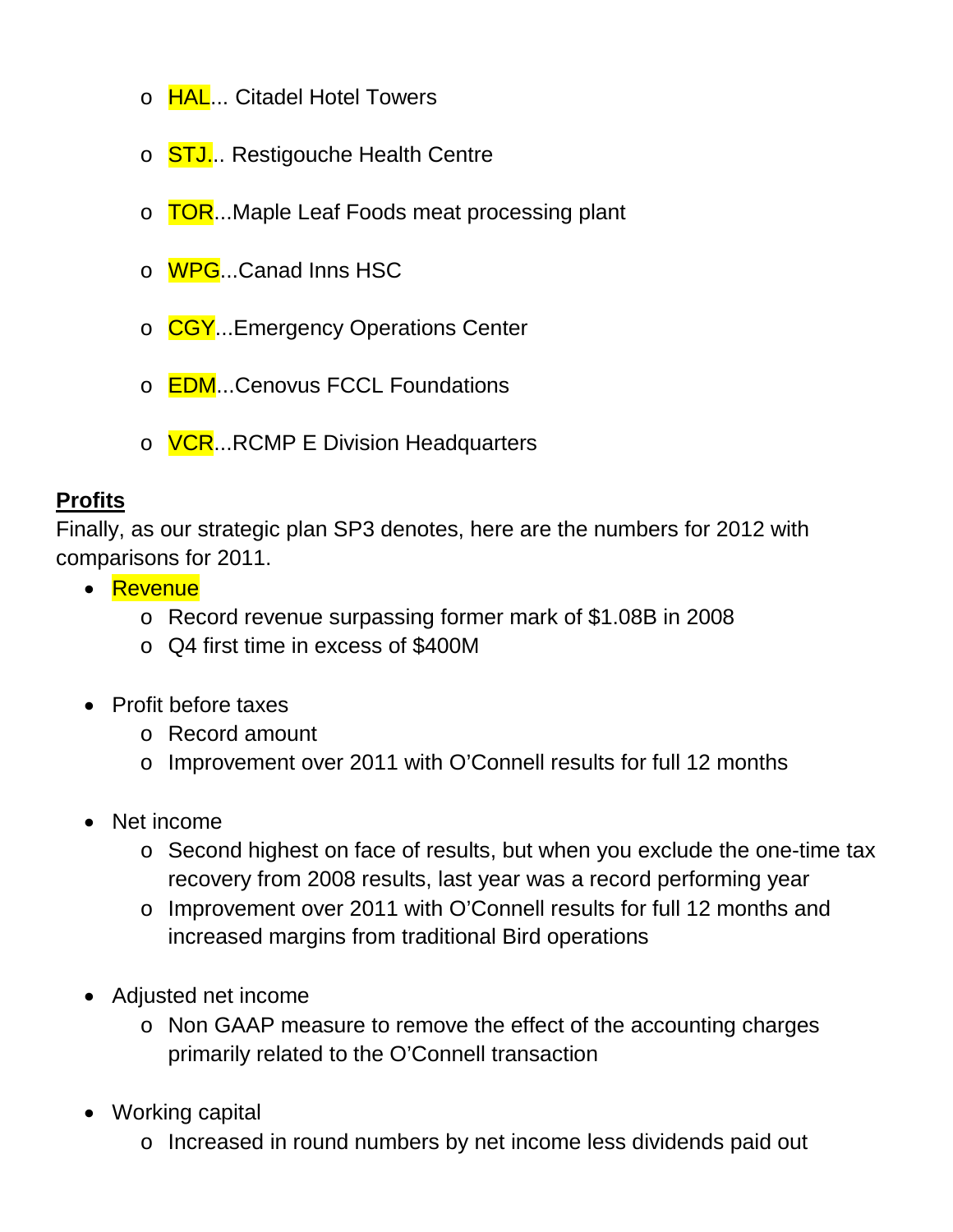- New awards
	- o Up 33% from 2011 with momentum in all market segments and geographic operating areas
- Backlog
	- o Down from previous year indicative of strong work execution throughout 2012 and competitive markets
- The revenues derived from our respective operating markets changed by a wide amount reflecting the realities of the current market and the evolution of our Company with the inclusion of O'Connell in the industrial market:
	- o Institutional market declined substantially as a percentage of overall revenue reflecting a change in the mix of work within the organization, but from an absolute amount of volume were basically steady year over year.
	- o Commercial just about doubled year over year and grew in terms of actual volume indicating the rebounding private sector spending relative to the strength of the economy.
	- o Industrial jumped from 31% to 43% with the inclusion of O'Connell for a full year as compared to 2011. There was also strong performance in our northern Alberta market.

While we had a very successful year in 2012 from a financial perspective, we will not be in a position to see these results replicated in 2013. We are running up against headwinds in the construction industry, both in the market sectors and the geographic areas we operate in. This has been prevalent since the latter half of last year and will now start to have an effect on our financial results. While there do appear to be a reasonable number of opportunities on the horizon, competition from foreign and Canadian contractors for these construction projects is fierce, driving margins lower. Recently, we have seen some signs of improving conditions that may manifest later this year and have an impact on our financial performance near the end of 2013 and, if all goes well, set up 2014 for rebounding profitability from the current year's projections.

Notwithstanding our opinion that 2013 will be a more difficult year, to demonstrate our confidence that the long term performance of the Company will be strong in order to produce reasonable returns, the Company's Board of Directors again increased the